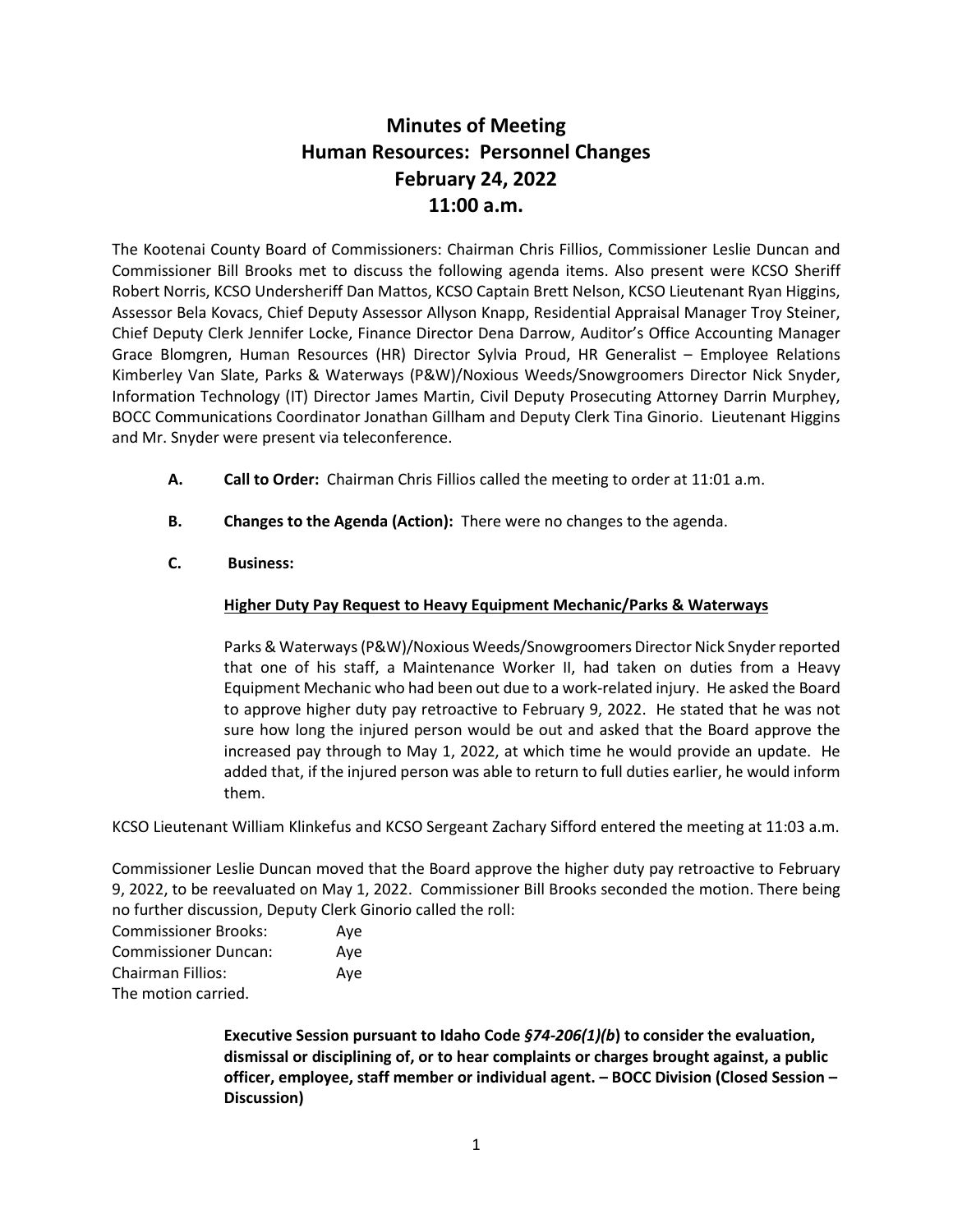## **Decisions/Direction (Open Meeting – Action)**

No information requiring an Executive Session was submitted.

## **Additional Overtime Funding Request/Assessor's Office**

Assessor Bela Kovacs asked the Board to approve additional overtime funding for his department. He said they were projecting the expense to be about \$17,000, through to the end of this fiscal year. He explained the Land Records Division, Residential Appraisal Division and other areas were short staffed, had suffered losses of institutional knowledge due to staff turnover and had new personnel in training. He said that the overtime would be needed for his divisions to meet statutory due dates.

Assessor Kovacs confirmed this would be a budget neutral request.

Commissioner Duncan moved that the Board approve the additional overtime funding request, to be paid for from salary savings. Commissioner Brooks seconded the motion. There being no further discussion, Deputy Clerk Ginorio called the roll:

Commissioner Brooks: Aye Commissioner Duncan: Aye Chairman Fillios: Aye The motion carried.

> **Executive Session pursuant to Idaho Code** *§74-206(1)(b***) to consider the evaluation, dismissal or disciplining of, or to hear complaints or charges brought against, a public officer, employee, staff member or individual agent. – BOCC Division (Closed Session – Discussion)**

### **Decisions/Direction (Open Meeting – Action)**

No information requiring an Executive Session was submitted.

### **Salary Increase for Applications Systems Manager/Information Technology**

Information Technology (IT) Director James Martin informed the Board that his department had been trying to fill an opening for an Application Systems Manager for two months and that he had found a suitable candidate. He said the person had substantial experience and that he would like to offer them a starting salary of 97% of market, at Grade 10.

Mr. Martin explained that this would cause a complication with the Application System Manager he had hired just prior to this; that person had been hired at a lower wage and would be making less than the new hire. He asked that this person's wage be moved to 97% of market at Grade 10, as well.

Human Resources (HR) Director Sylvia Proud confirmed that Department Heads and Elected Officials had the authority to hire at up to 97% of market, per policy. She said, based on experience and other factors, that she felt it would be appropriate to increase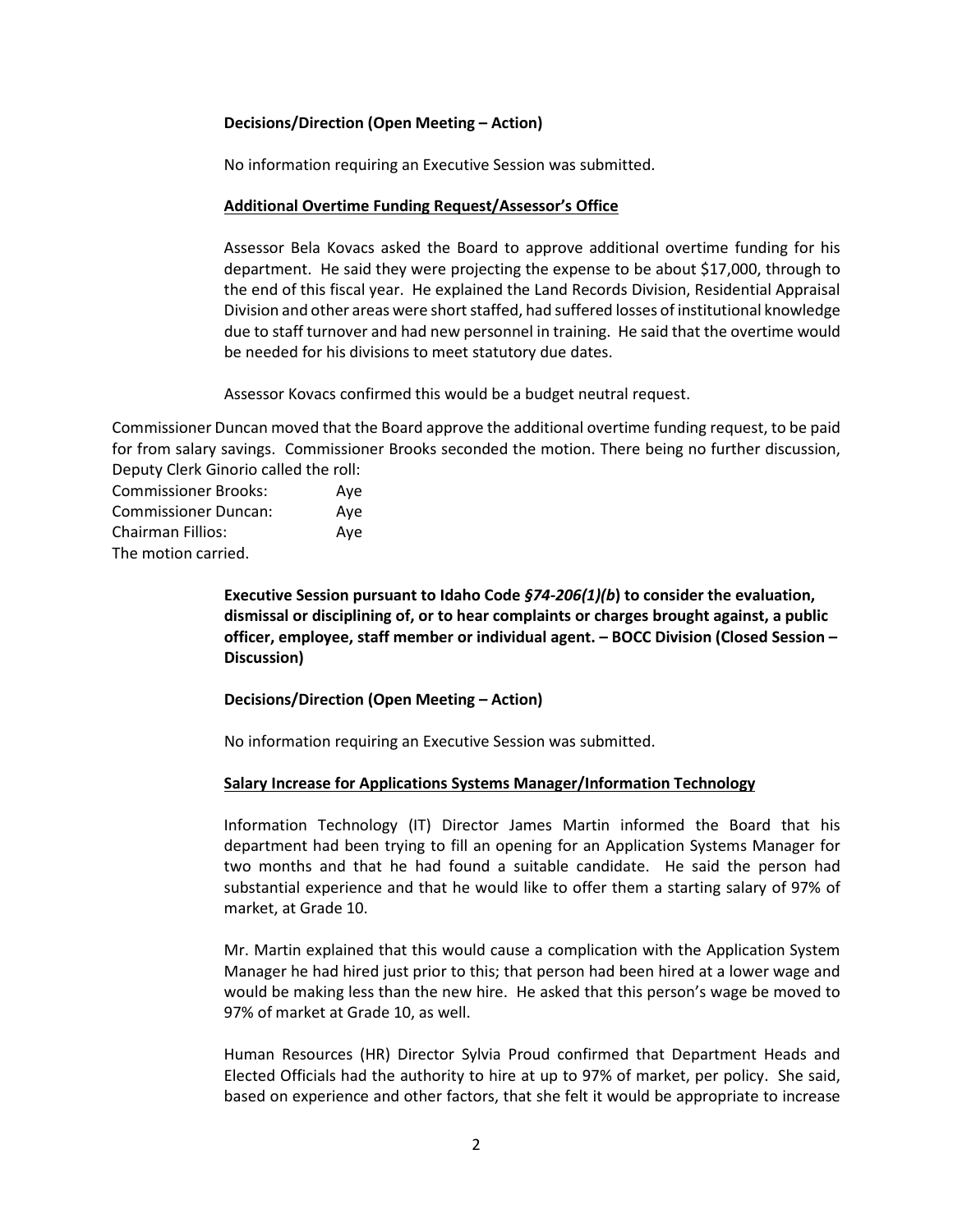the earlier hire's salary to 97% of market as well. She added that this had been done in the past, with existing employees.

HR Generalist – Employee Relations Kimberley Van Slate remarked that technology professionals were in high demand at this time.

Commissioner Duncan moved that the Board approve the salary increase for the Application Systems Managers for IT. Commissioner Brooks seconded the motion. There being no further discussion, Deputy Clerk Ginorio called the roll:

| <b>Commissioner Brooks:</b> | Ave |
|-----------------------------|-----|
| <b>Commissioner Duncan:</b> | Ave |
| <b>Chairman Fillios:</b>    | Ave |
| The motion carried.         |     |

**Executive Session pursuant to Idaho Code** *§74-206(1)(b***) to consider the evaluation, dismissal or disciplining of, or to hear complaints or charges brought against, a public officer, employee, staff member or individual agent. – BOCC Division (Closed Session – Discussion)**

## **Decisions/Direction (Open Meeting – Action)**

No information requiring an Executive Session was submitted.

Assessor Kovacs, Mr. Martin and Residential Appraisal Manager Troy Steiner exited the meeting at 11:12 a.m.

### **Temporary ECO Position Request/911/Sheriff's Office**

KCSO Lieutenant Ryan Higgins explained that a person that had previously worked for 911 as an ECO (Emergency Communication Officer) was willing to return for a short duration as a temporary employee. He said the person had been fully trained before she left and would require only minimal time to be prepared for a return to service. He asked that she be offered a non-benefited position at a rate of \$25.08 per hour, since she had over eight years of experience and possessed a level 2 certification. He pointed out that 911 had eight openings right now and that two more people had given notice that they would be leaving in March, so they were very shorthanded.

Commissioner Duncan moved that the Board approve the temporary ECO position as outlined by the Sheriff's Office. Commissioner Brooks seconded the motion. There being no further discussion, Deputy Clerk Ginorio called the roll:

| <b>Commissioner Brooks:</b> | Ave |
|-----------------------------|-----|
| <b>Commissioner Duncan:</b> | Ave |
| <b>Chairman Fillios:</b>    | Ave |
| The motion carried.         |     |

**Executive Session pursuant to Idaho Code** *§74-206(1)(a***) to consider hiring a public officer, employee, staff member or individual agent. – Sheriff Division (Closed Session – Discussion)**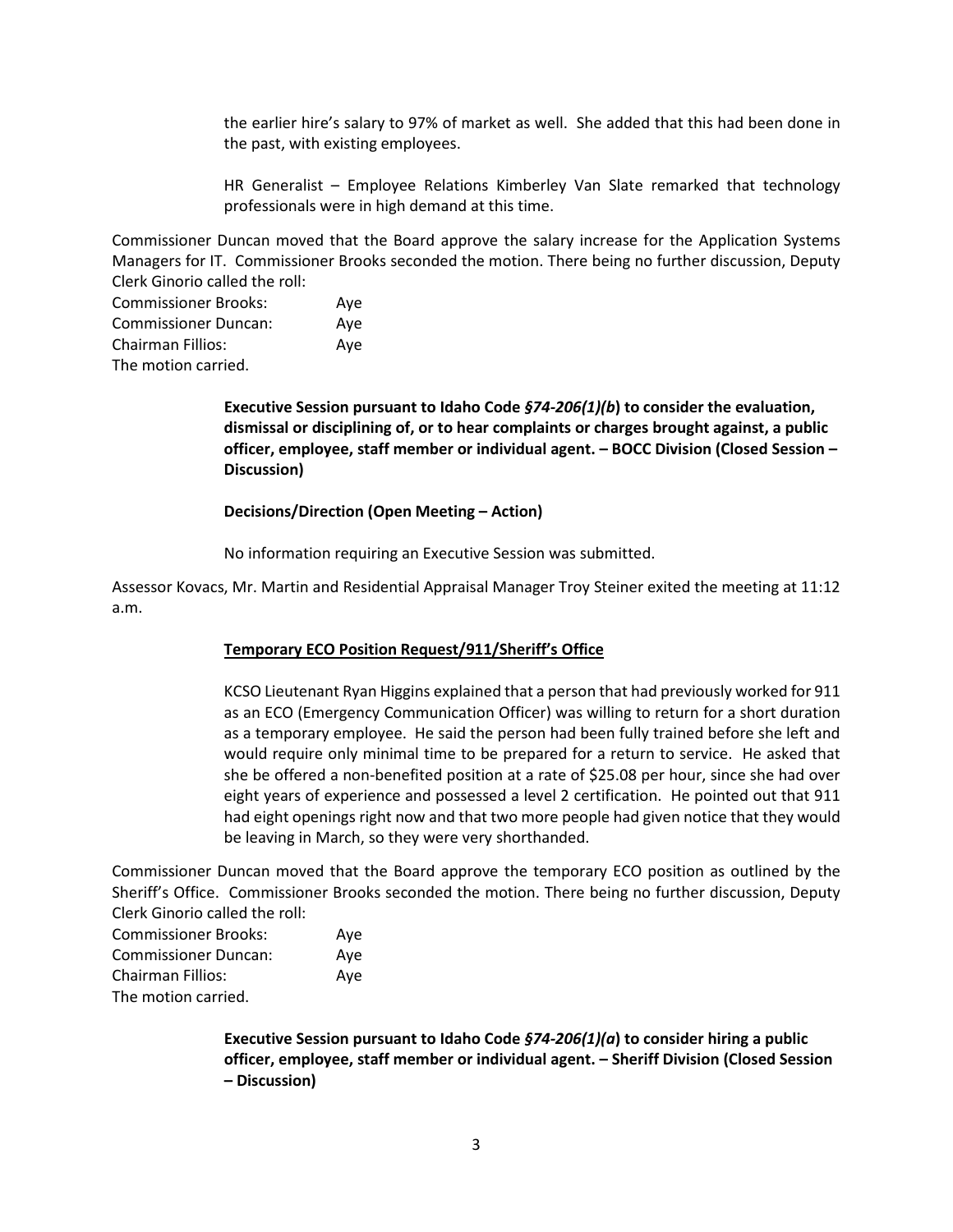#### **Decisions/Direction (Open Meeting – Action)**

No information requiring an Executive Session was submitted.

#### **Overtime Proposal/Sheriff's Office (Action)**

KCSO Sheriff Robert Norris reminded those present that his departments were suffering from serious staff shortages. He said he had just received three more letters of resignation and stressed the ongoing issues he was having in recruitment and retention.

Sheriff Norris pointed out that the Board had given a COLA (Cost of Living Adjustment) of 2% in 2020, when the actual CPI (Consumer Price Index) had been about 5.9%, and 2.1% in 2021, when the CPI was around 6%.

Sheriff Norris asked the Board to bring KCSO's overtime pay into a competitive position with other agencies in the market. He explained that deputies lost overtime pay if they did not complete a full 86 hours on duty in a two week period. He said this meant that if a deputy had a sick day or other valid day off the duty roster, that person would lose the time-and-a-half rate for extra hours worked.

Chairman Fillios said that he would prefer to wait until the wage study had been completed before considering this.

Ms. Proud reported that Ameriben had just received the information they had been waiting for from Washington. She said that HR should be able to complete the reports the Board was waiting for in a week or so. She also stated that straight wages would be reviewed in the study, not the specific question the Sheriff had raised about overtime.

In response to a question from Commissioner Duncan, Civil Deputy Prosecuting Attorney Darren Murphey confirmed that Kootenai County's overtime policy confirmed to the law, but the County was free to exceed the provision of the law, if the Board so decided.

Commissioner Duncan noted that the cost for the Sheriff's proposal would be about \$235,000.

KCSO Undersheriff Dan Mattos said he did not think that a valid cost estimate could be made, since there was no way of knowing how much overtime would be required.

Chairman Fillios asked Mr. Murphey whether, if the Board chose to bend the existing policy regarding overtime accrual for KCSO, they would be obliged to do the same for all County departments.

Mr. Murphey said that this would have to be evaluated by Legal and HR and the information should be circulated to all Elected Officials before any such action were taken.

Sheriff Norris remarked that treating law enforcement differently than other departments was not unusual. He also listed advantages in pay and benefits enjoyed by Coeur d'Alene Police over KCSO.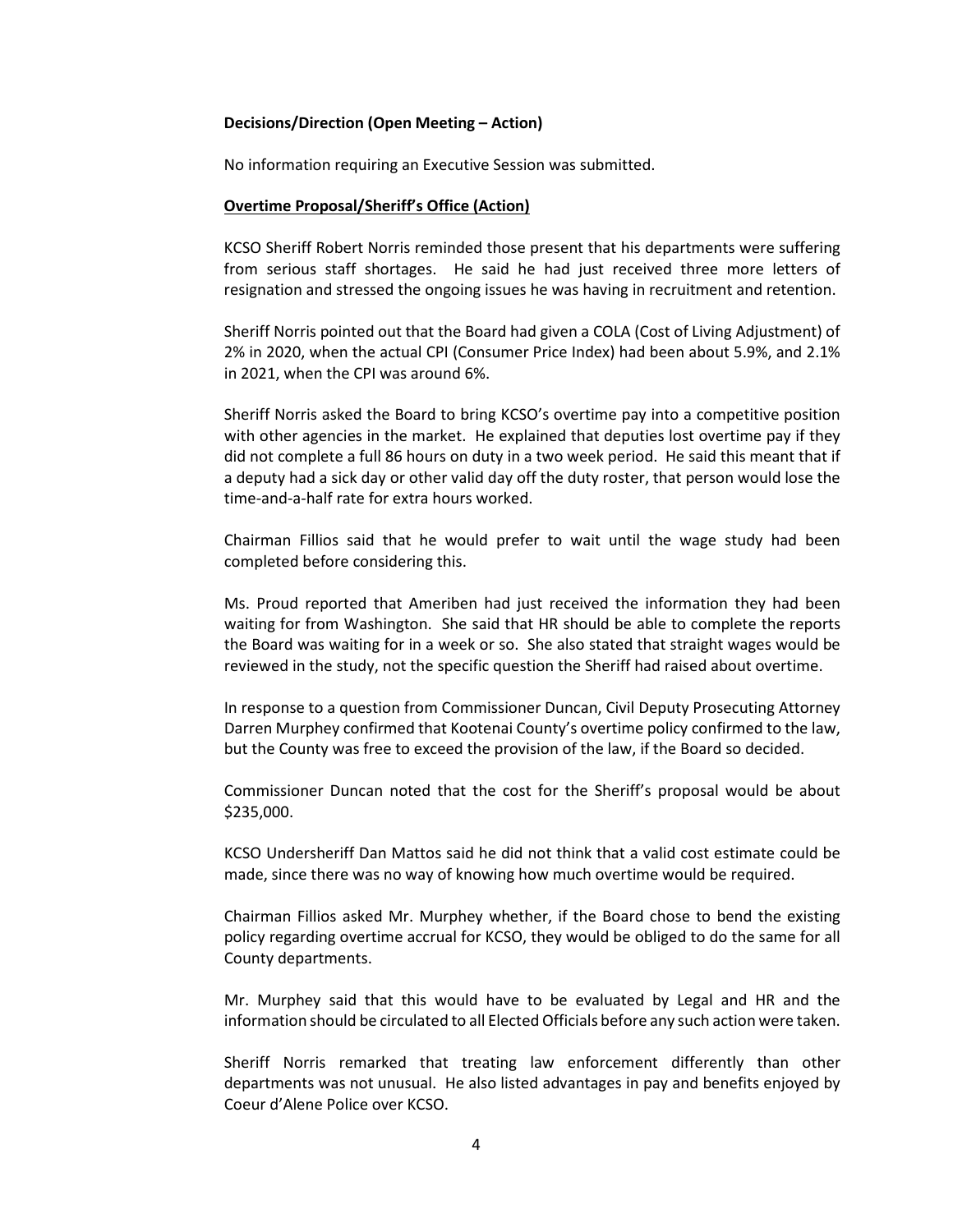Chairman Fillios commented that people were leaving law enforcement for other professions all over the country right now, for reasons beyond the scope of the BOCC. He said that, if KCSO staff were leaving for other law enforcement agencies, the Board could try to address it. He reminded those present that the Board had limited taxing authority which could not be exceeded. He stated he was willing to consider the request after the results of the wage study were received. He added that the Board would have to consider whether a similar change would need to be made for other departments.

Sheriff Norris disputed the need to treat other departments equally with KCSO. He said they might also have to exceed the wage study results in order to staff the Jail.

Commissioner Duncan suggested that Mr. Murphey, Finance Director Dena Darrow and Ms. Proud do a holistic review of the impact of changes in overtime policy. She said she would not oppose implementation of temporary accommodations, but she felt the Commissioners needed to be aware of the impact on other departments, even if they chose to proceed anyway.

Sheriff Norris said that KCSO had been forced to suspend the Marshall contract at the Jail and lose \$389,000 in revenue due to prisoner counts and staff shortages.

Commissioner Brooks voiced his support for KCSO but said he would also like to see the wage study data so they could work to provide what was needed.

Undersheriff Mattos continued to dispute the calculation of the estimated cost.

Ms. Darrow explained the rules governing provision of overtime rates to law enforcement personnel and to other County employees. She said she felt the proposed change would inflate the overtime budget but they would have to review the numbers more closely to provide a more accurate estimate.

In response to questions from Sheriff Norris, Mr. Murphey explained how state law impacted the way in which the County had to operate in terms of pay for law enforcement staff. He also explained "disparate impact" and how the Board tried, where appropriate, to treat all staff the same.

Chief Deputy Clerk Jennifer Locke asked if a temporary holistic policy could be put in place for this fiscal year, then addressed fully during budget season. She remarked that KCSO had salary savings available that could be used to fund their portion.

It was generally agreed that the Commissioners would be provided with additional information from both the wage study and the additional review Ms. Proud, Ms. Darrow and Mr. Murphey would make. Support for KCSO was voiced by the Commissioners and other staff present.

KCSO Lieutenant William Klinkefus stated he was present to represent the local FOP (Fraternal Order of Police) Lodge. He asked how many departments had employees who could be ordered to come in and work on their day off.